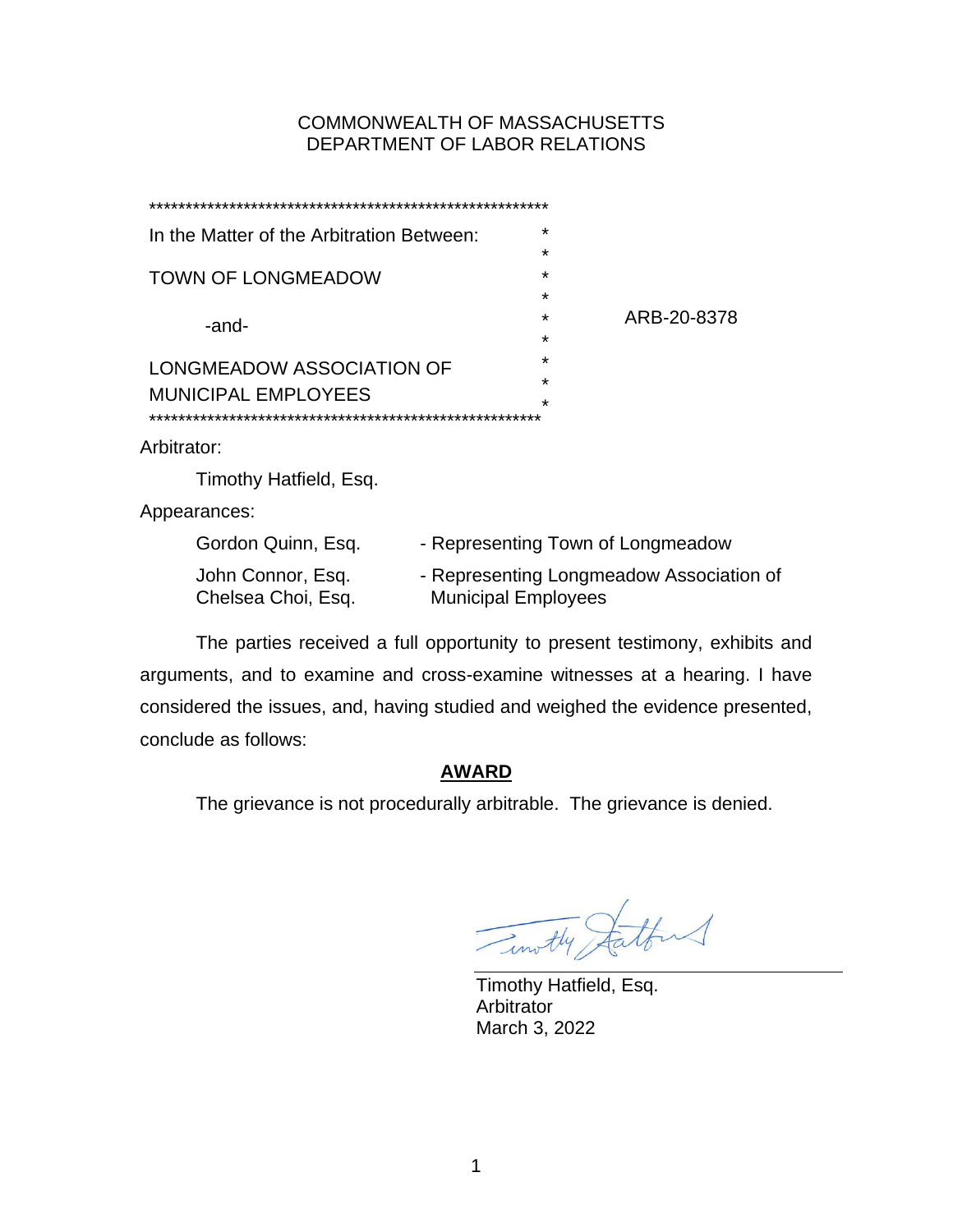### **INTRODUCTION**

On December 30, 2020, the Longmeadow Association of Municipal Employees (Union) filed a unilateral petition for Arbitration. Under the provisions of M.G.L. Chapter 23, Section 9P, the Department of Labor Relations (Department) appointed Timothy Hatfield, Esq. to act as a single neutral arbitrator with the full power of the Department. The undersigned Arbitrator conducted a virtual hearing via Web Ex on July 6, 2021.

The parties filed briefs on August 12, 2021.

## **THE ISSUE**

### **Issue:**

- 1) Is the grievance procedurally arbitrable? If so,
- 2) Whether the Town violated the collective bargaining agreement when it invoiced and collected from Mr. Von Hollander the full amount of his health insurance premium cost during an unpaid leave of absence for medical reasons that followed the expiration of his FMLA leave in 2020? If so, what shall be the remedy?

### **RELEVANT CONTRACT LANGUAGE**

The parties' Collective Bargaining Agreement (Agreement) contains the following pertinent provisions:

ARTICLE 11 GRIEVANCE AND ARBITRATION PROCEDURE (In Part)

Any grievance or dispute which may arise between the parties concerning the application or interpretation of this Agreement, unless specifically excluded by Agreement, shall be settled in the following manner: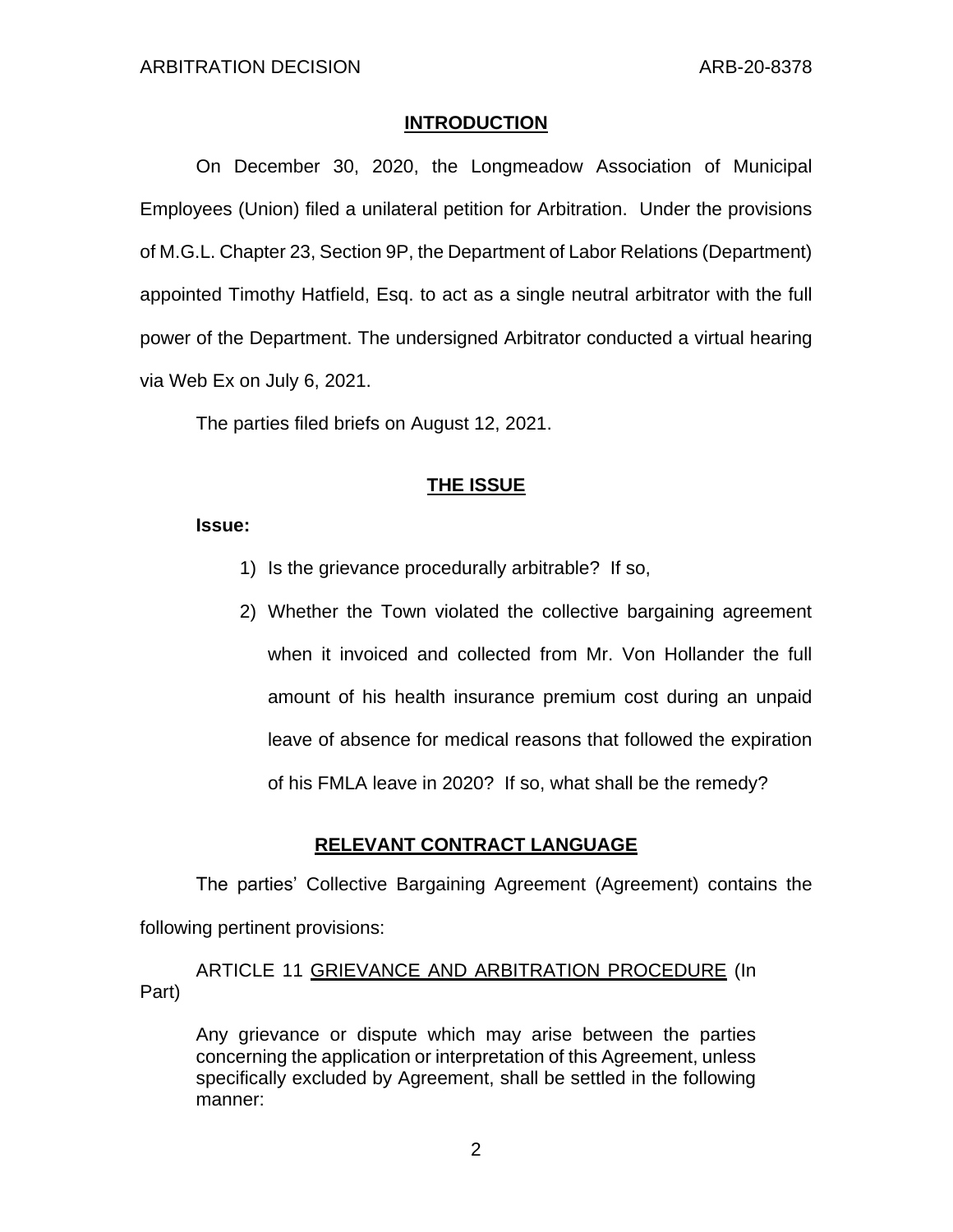Step 1: The Grievant shall reduce the grievance to writing and present it to the head of the department or, in the absence of the head, to the assistant to the head of the department within ten (10) days of the date of the occurrence of the subject of the grievance or the grievant's knowledge of its occurrence, whichever is later.

The written grievance shall contain a statement of the grievance and the facts involved, the provisions of this Agreement alleged to be violated, and the remedy requested.

The head of the department involved, or the assistant shall attempt to adjust the dispute and shall render a decision, stating the basis for such decision, within ten (10) days from receipt of the grievance. …

Step 3: If the grievance has not been resolved or if the head of the department or the assistant has failed to render a decision within the time provided, the Union may present it in writing to the Town Manager within ten (10) days from receipt of the decision from the head of the department or the assistant or the expiration of time when such decision was due, whichever is later. The Town Manager or their designated representative shall meet with the parties to the grievance with in fourteen (14) days after receipt of the grievance and shall render a decision in writing, stating the basis for such decision within twelve (12) days from the date of such meeting.

If the grievance remains unsolved, the Union shall so notify the Town Manager, in writing, that it intends to submit the grievance to arbitration. Such notice shall be served within thirty (30) days after the receipt of the decision of the Town Manager or the expiration of time fixed for such decision, whichever is later.

The arbitration of any grievance under this Agreement shall be before an arbitrator to be appointed by the state Board of Conciliation and Arbitration, provided that the Town or the Union shall retain the right to use the services of the American Arbitration Association in cases of disciplinary suspension, termination, or cases involving costs in excess of five thousand dollars to the Town, exclusive of arbitration costs.

The award of the arbitrator shall be in writing and shall state the findings of fact, reasoning and conclusion. The award shall be final and binding upon the Union, the Town and the grievant; provided, however, that nothing contained herein shall be construed to forbid either party from resorting to court for relief from, or to enforce rights under any arbitration award.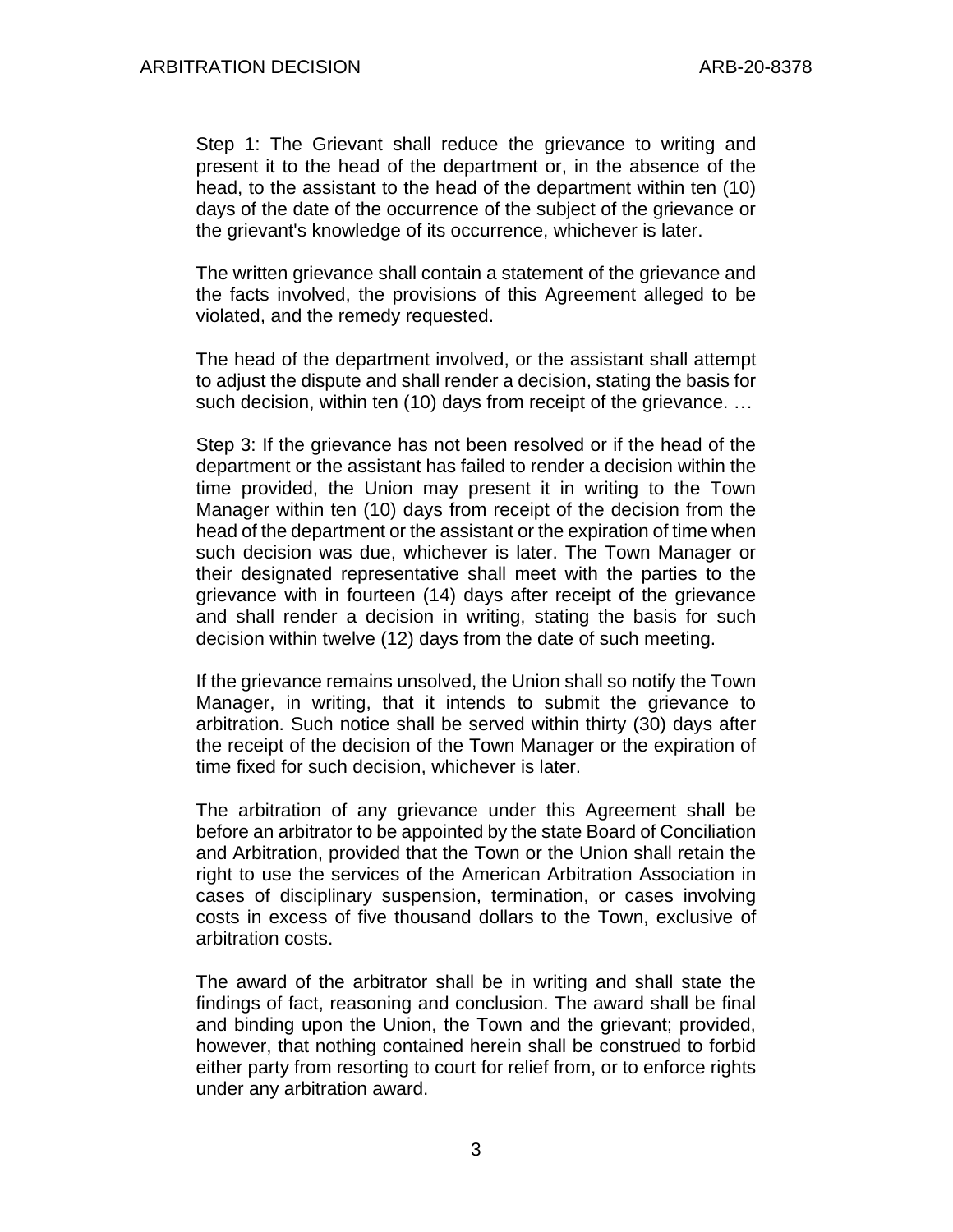The arbitrator shall be without power or authority to make any award, the terms of which are not permitted directly or indirectly by law or which are in conflict with the express provisions of this Agreement. …

# **FACTS<sup>1</sup>**

The Town of Longmeadow (Town) and the Union are parties to a collective bargaining agreement that was in effect at all relevant times to this arbitration. The grievant, Fritz Von Hollander, (Von Hollander) worked in the Town's Department of Public Works (DPW). Von Hollander and his dependents were enrolled in the Town's health insurance plan, for which the Town contributed half of the premium cost.

As a result of an injury occurring outside of work, Von Hollander began a leave of absence under the Family and Medical Leave Act (FMLA) on May 22, 2020. On June 23, 2020, the Town sent Von Hollander a letter approving his FMLA leave through August 13, 2020. In this letter, the Town outlined Von Hollander's responsibilities and obligations for the cost of his health insurance while he was on FMLA leave and, if necessary, during any unpaid leave after his FMLA leave expired.

On June 3, 2020, Von Hollander exhausted his accrued time, and beginning on June 17, 2020, the Town began billing him for his share of the cost of his health

<sup>&</sup>lt;sup>1</sup> By agreement between the parties and the arbitrator, the issue of procedural arbitrability was argued prior to proceeding to the merits of the case. The parties were directed to address the issue of procedural arbitrability first in their respective post-hearing briefs. Based on my ruling in this matter, I have included only the facts and arguments in this decision related to procedural arbitrability.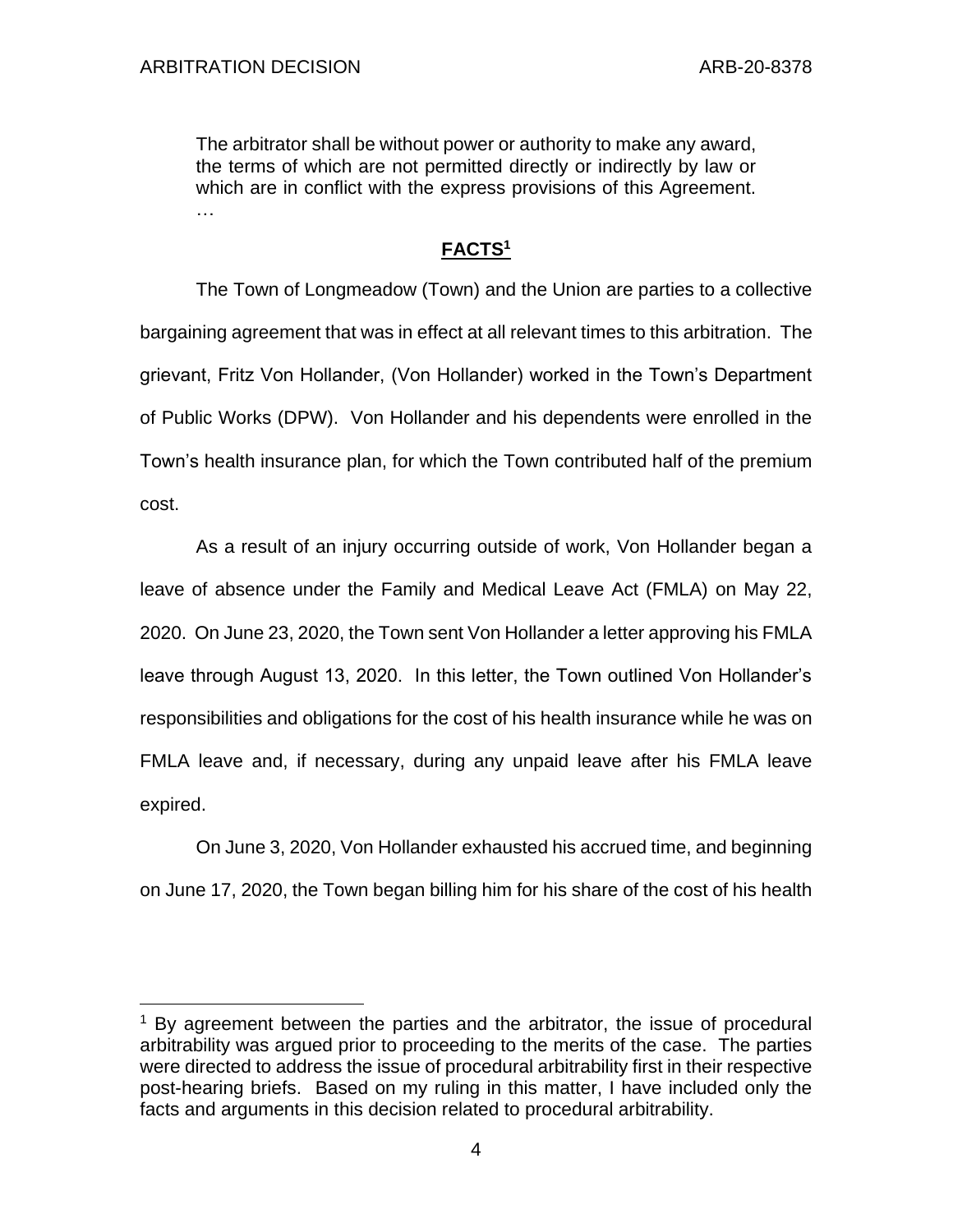insurance while on FMLA leave. On August 13, 2020, Von Hollander's FMLA leave expired.

On September 17, 2020, the Town sent Von Hollander a letter formally notifying him of the expiration of his FMLA leave on August 13, 2020 and reminding him of his obligation to pay 100% of his health insurance cost while out on an unpaid leave of absence after the expiration of his FMLA leave.

On October 5, 2020, the Town send Von Hollander a follow-up letter outlining the timeline of the status of his different leaves and invoicing him for 100% of the cost of his health insurance premiums for August 14, 2020 through the end of October 2020 when he was on an unpaid medical leave.

On October 20, 2020, Von Hollander paid the Town the outstanding balance for his health insurance. On November 3, 2020, Union Counsel John Connor (Connor) contacted Town Manager Lyn Simmons (Town Manager Simmons), disputing the Town's authority to collect the full premiums under M.G.L. c. 32B §7. On November 13, 2020, the Town responded to Connor's email by denying that the collection of the health insurance premiums was a violation of State law and stating that it was authorized under the Town's Personnel Manual.

On November 23, 2020, Connor sent another email reply to the Town with an attached grievance. The Town denied the grievance at each step of the grievance procedure, resulting in the instant arbitration.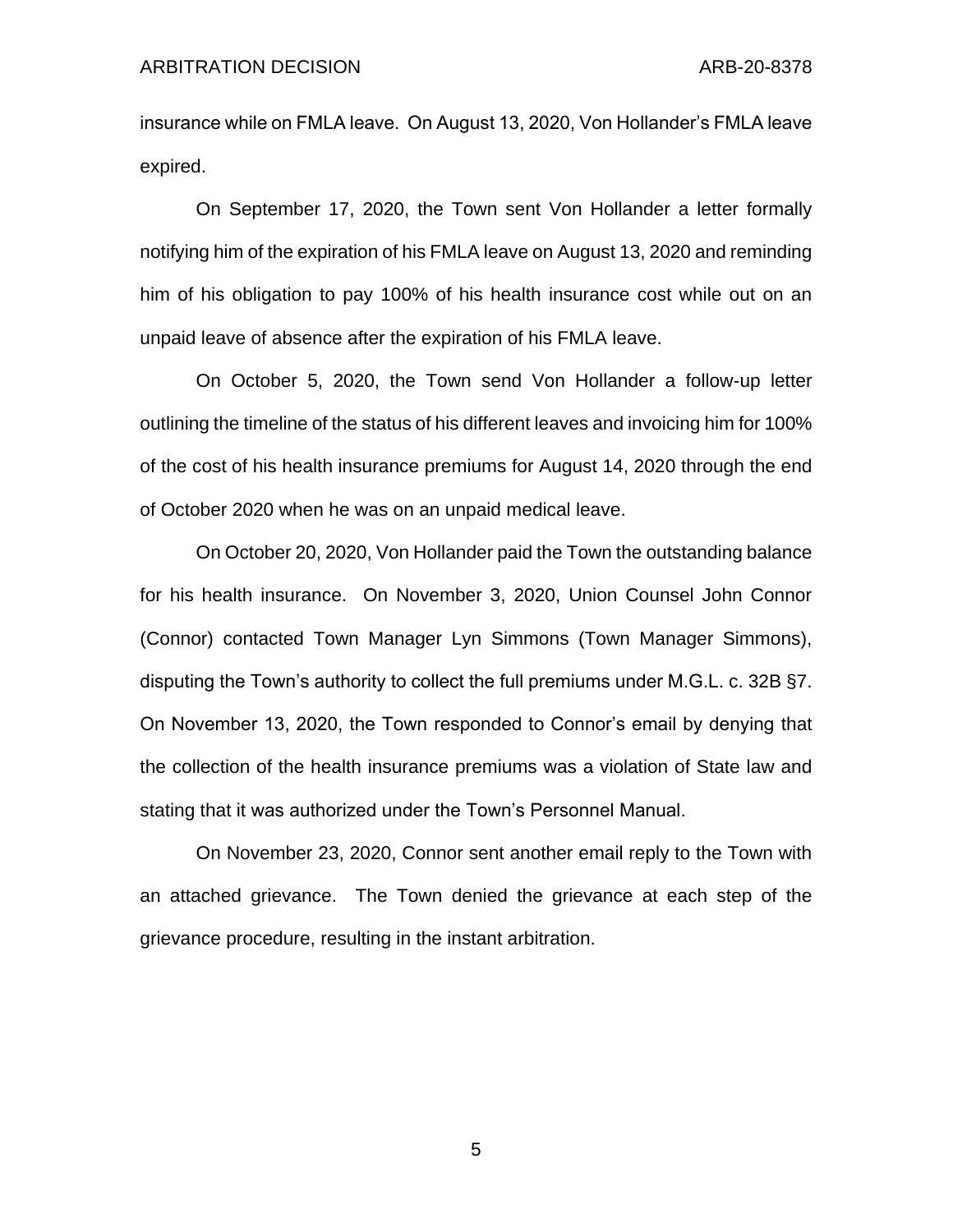### **POSITIONS OF THE PARTIES**

### **THE UNION**

The grievance is procedurally arbitrable and the Town violated Article 32 of the collective bargaining agreement by invoicing and collecting from Von Hollander the full amount of his health insurance premium costs during his unpaid leave of absence.

The Town asserts that the grievance should be denied on procedural arbitrability grounds because the grievance was not timely filed pursuant to the collective bargaining agreement. However, this matter is timely filed as it is a continuing violation by the Town. The improper invoice and collection of the full amount of health insurance premium costs from bargaining unit members during an unpaid leave of absence, for his or her own medical reasons, was ongoing prior to the Union's grievance filing and has continued through the date of the arbitration, constituting a continuing violation of the collective bargaining agreement.

Additionally, the Town waived its arguments regarding the Step I filing dates because it did not raise the issue in its response to the Step I grievance. Thus, the Town waived its arbitrability objections by failing to raise them sooner, and the matter is procedurally arbitrable.

#### **THE EMPLOYER**

Article 11, Step I of the collective bargaining agreement requires a grievant to reduce his/her grievance to writing and present it to the head of his department or, in the absence of the head, to the assistant to the head of the department within ten days of the date of the occurrence of the subject of the grievance or the grievant's knowledge of its occurrence, whichever is later. This did not occur.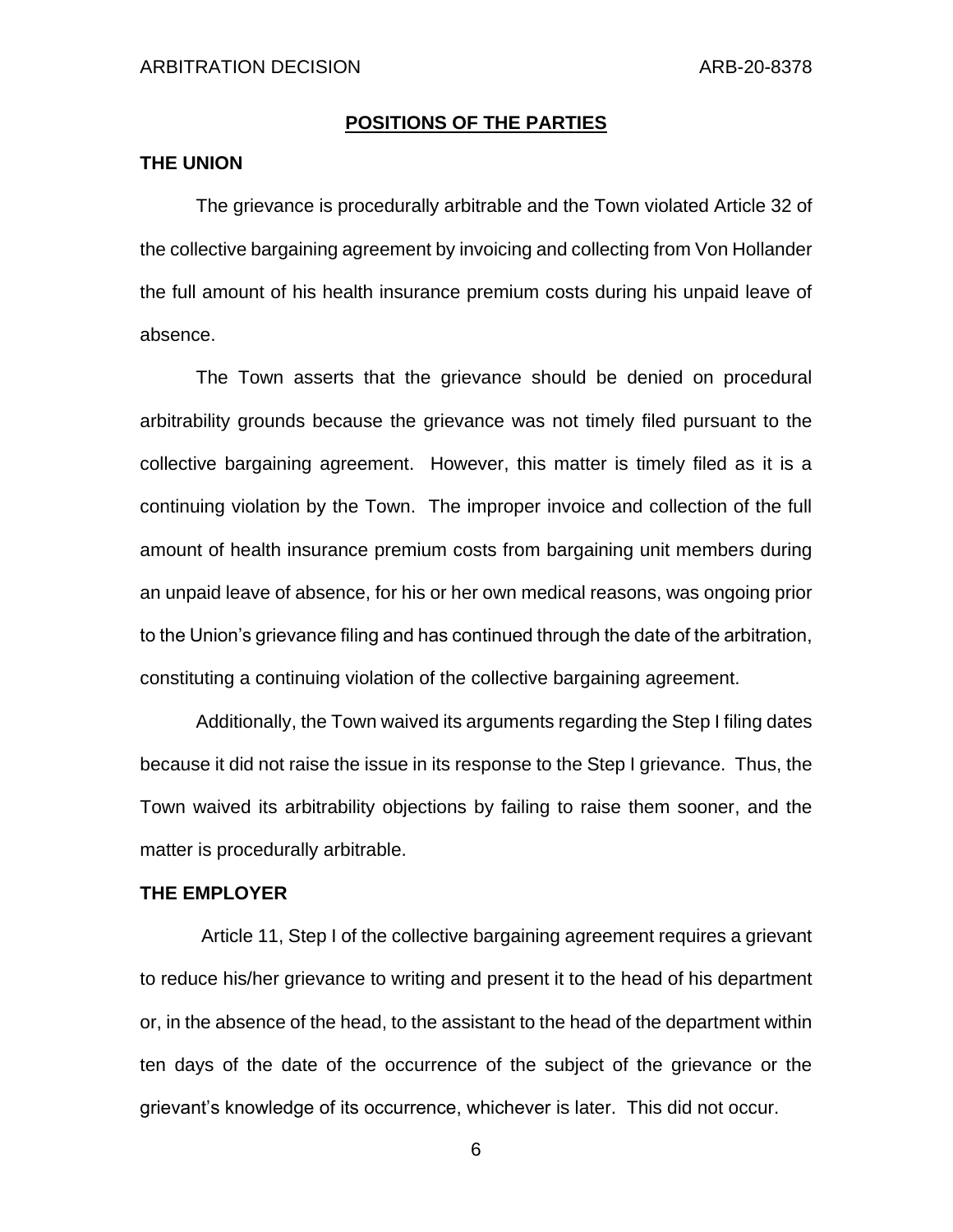Von Hollander was clearly made aware upon receiving the Town's September 17, 2020 correspondence concerning the exhaustion of his FMLA leave benefit, that he would be responsible for 100% of the health insurance premium cost for the period following the expiration of his FMLA leave. This point was repeatedly emphasized to him in the October 5, 2020 correspondence which included invoices. Von Hollander paid these invoices through a check made out to the Town dated October 20, 2020. Clearly, he was aware of the occurrence of the subject of his grievance at the time he received the Town's September 17, 2020 correspondence and, at the latest, at the time he received the October 5, 2020 correspondence which prompted him to make payments to the Town. Yet, his grievance challenging the Town's actions was not filed until November 17, 2020, much later than the ten-day time period prescribed by the collective bargaining agreement.

The collective bargaining agreement states that any grievance not processed within the time limitations set forth in the agreement shall be deemed to have been waived, unless the grievant was precluded from compliance by reason of mental or physical incapacity which was not raised in this matter.

The Union argues that the Town has waived its right to assert this timeliness defense, and/or that the dispute amounts to a continuing violation. Neither of these arguments has have merit. First, the collective bargaining agreement does not state that the Employer must present an argument that a grievance is untimely at any specified time period before an arbitration hearing. Second, the grievance is based on a single, discrete event of the Town invoicing Von Hollander for health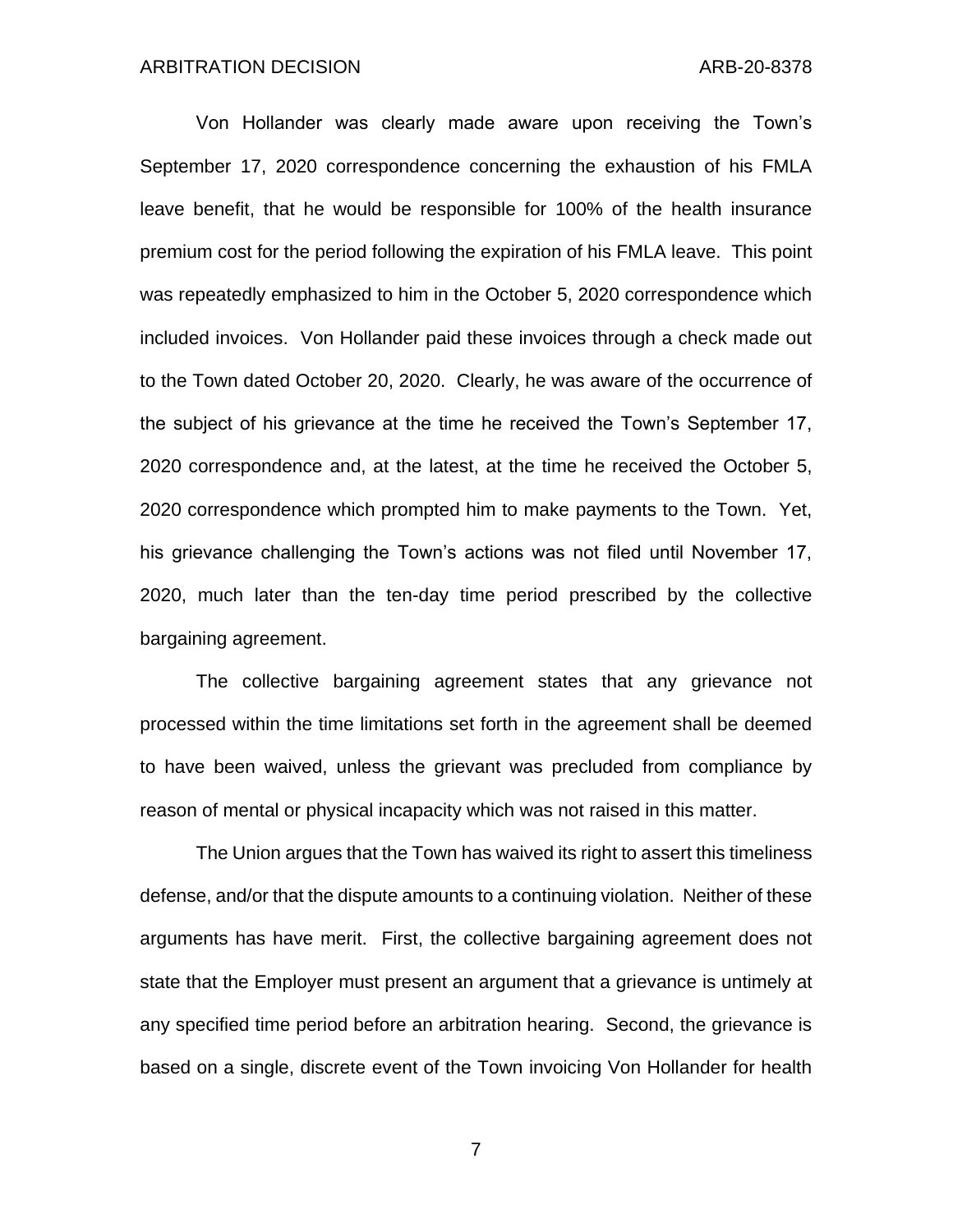insurance premium costs covering the period of August 14, 2020 through October 2020. The grievance does not allege an ongoing pattern of wrongful conduct since Von Hollander's payment of the invoices which is what would provide the basis for invoking the doctrine of continuing violation. As such, the continuing violation doctrine does not apply. Because the grievance was not timely processed, the grievance must be denied as being waived as required by the collective bargaining agreement.

## **OPINION**

The issue before me is:

- 1) Is the grievance procedurally arbitrable? If so,
- 2) Whether the Town violated the collective bargaining agreement when it invoiced and collected from Mr. Von Hollander the full amount of his health insurance premium cost during an unpaid leave of absence for medical reasons that followed the expiration of his FMLA leave in 2020? If so, what shall be the remedy?

For all the reasons stated below, I find that the grievance is not procedurally

arbitrable, and the grievance is denied.

The parties' collective bargaining agreement states in Article 11 that:

The Grievant shall reduce the grievance to writing and present it to the head of the department or, in the absence of the head, to the assistant to the head of the department within ten (10) days of the date of the occurrence of the subject of the grievance or the grievant's knowledge of its occurrence, whichever is later.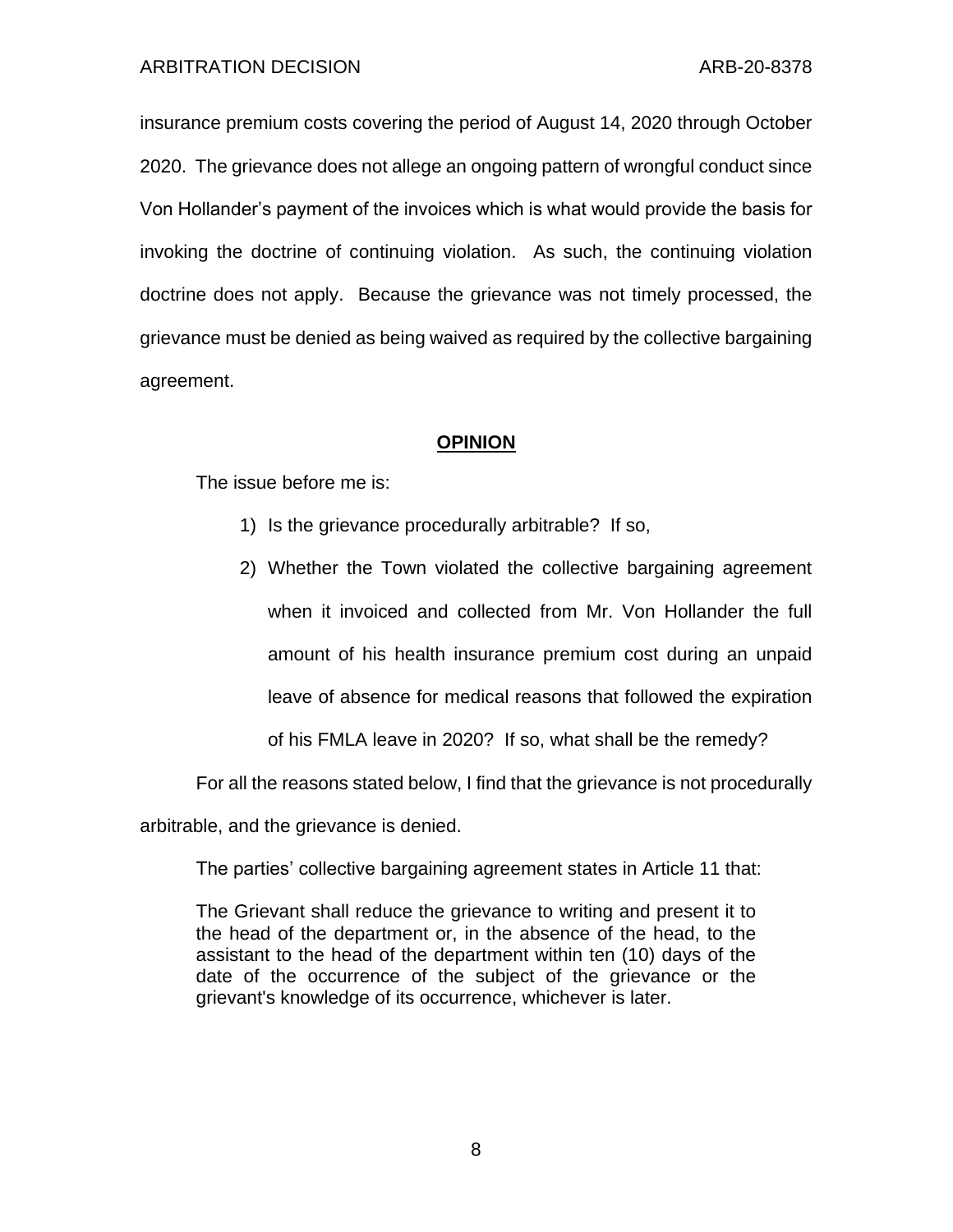In this case, Von Hollander, upon his receipt of the Town's September 17, 2020 correspondence to him, should have been aware "of the occurrence of the subject of the grievance." In this letter, the Town specifically stated that:

For an employee who is on the Town Health Insurance and has exhausted their full FMLA benefit but has still not returned to work, they will be responsible for 100% of their Health Insurance premiums effective at the end of the FMLA period.

Thus, as of September 17, 2020 Von Hollander knew, or should of known of the Town's intention to collect from him 100% of the health insurance premiums while he remained out on medical leave after the expiration of his FMLA leave. Von Hollander's receipt of the Town's September 17, 2020 letter started the collective bargaining agreement's ten day period for filing a grievance.

Even if I reviewed the facts in a light most favorable to the grievant, there can be no doubt that as of October 5, 2020, upon Von Hollander's receipt of a follow up letter from the Town, he became aware "of the occurrence of the subject of the grievance." On this date, the Town outlined the dates and amounts that Von Hollander owed for his health insurance premiums. In response to this letter, Von Hollander paid the Town by check for the amounts owed for his health insurance premiums. In the light most favorable to the grievant, the ten-day window for filing a grievance began October 5, 2020.

The Union's filing of the grievance occurred on November 17, 2020, beyond the ten-day period for filing a grievance outlined in the collective bargaining agreement regardless of whether the clock starts at the September 17, 2020 letter, or the October 5, 2020 letter. Additionally, I do not find that the employer is